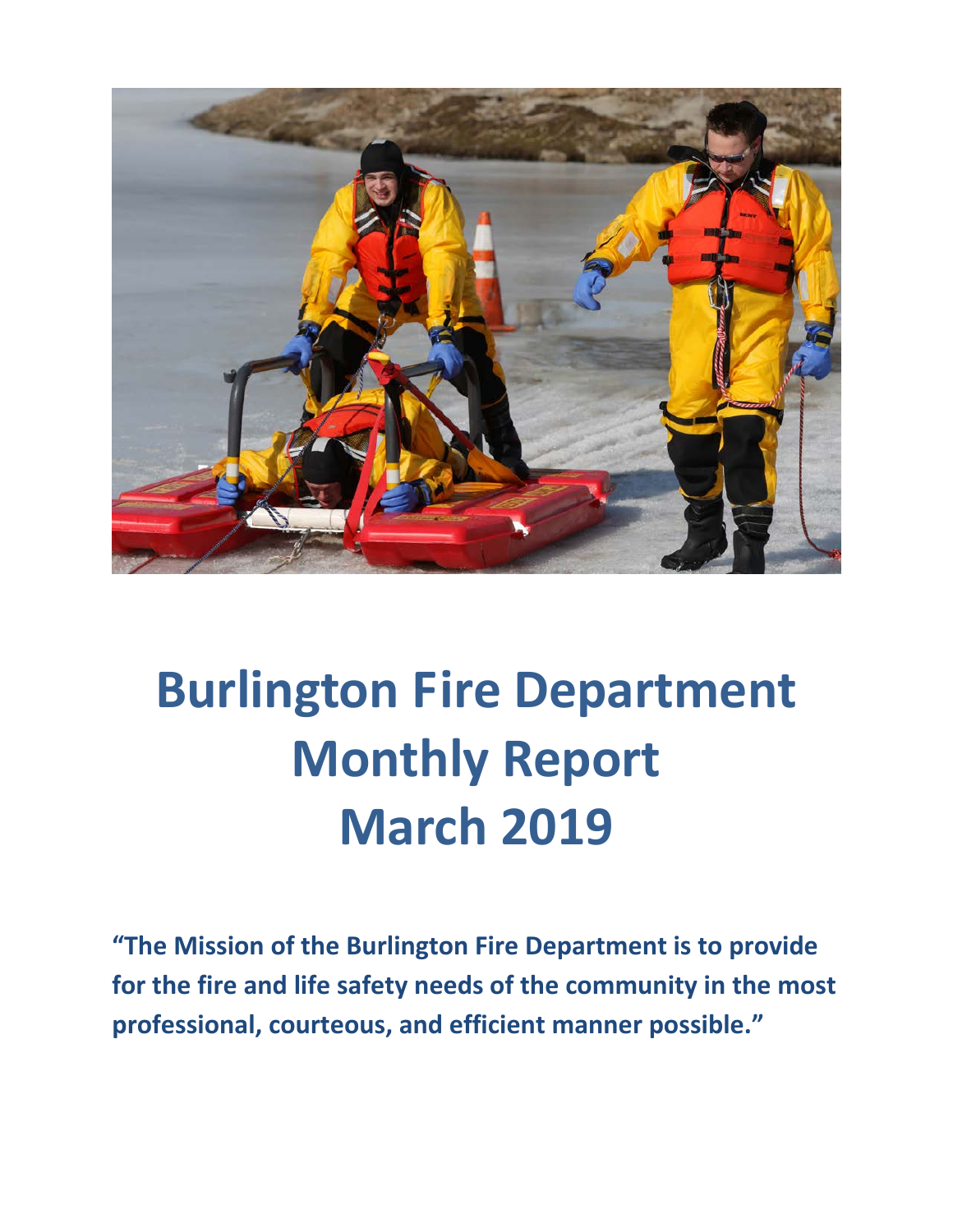### **Operations**

The Burlington Fire Department responded to 462 calls for service in March including 320 calls within the city limits of Burlington. 387 calls were EMS related. 274 patients were transported to Great River Medical Center, and 8 patients were transported to other destinations. 45% of the calls were overlapping meaning we had two or more calls in progress at the same time. The average response time for all emergency calls was 6 minutes and 40 seconds.



**Calls for Service "Heat" Map (March 2019)**

The Quad Township Fire and Ambulance Association held their annual meeting at Central Fire Station. The Association approved a new agreement with the city of Burlington that combines fire and ambulance service into one contract for service. The contract stipulates that the Association will pay the City 98% of the maximum levy allowed by Iowa Code Section 359.43.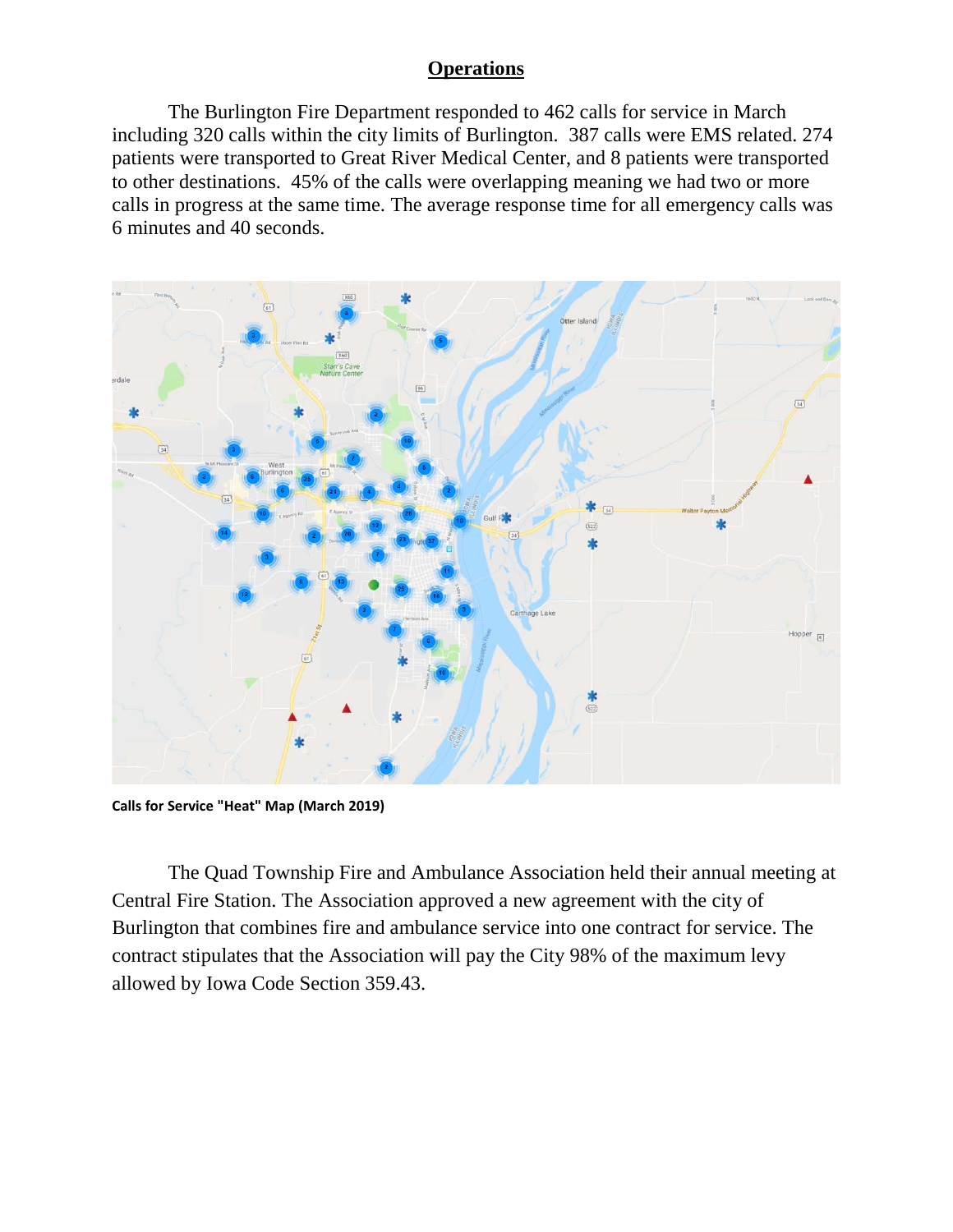

**Major Incident Types (March 2019)**

### **Fire Prevention**

Crews installed 20 smoke alarms and two carbon monoxide alarms in March. Along with installing alarms, the crews completed three home inspections where they look for other fire safety issues. Nine children and 15 adults live in these homes that are now protected with new smoke alarms.

Twenty members of the Department attended *Remembering When* training that was held on March  $29<sup>th</sup>$  and  $30<sup>th</sup>$ . The National Fire Protection Association and the University of Iowa sponsored the training for fire department members and other community partners. The training will enhance our smoke alarm/home inspection program and will add a new focus on preventing falls. In 2018, the Department responded to over 700 fall-related calls.

Firefighter VanScoy and Captain Sneller attended the 2019 Fire/Arson Investigator School in Ames. This two-week course provides intensive classroom and hands-on instruction in fire behavior, evidence collection, insurance fraud, explosives, and other topics. The Department sends two personnel to this training each year if funding allows.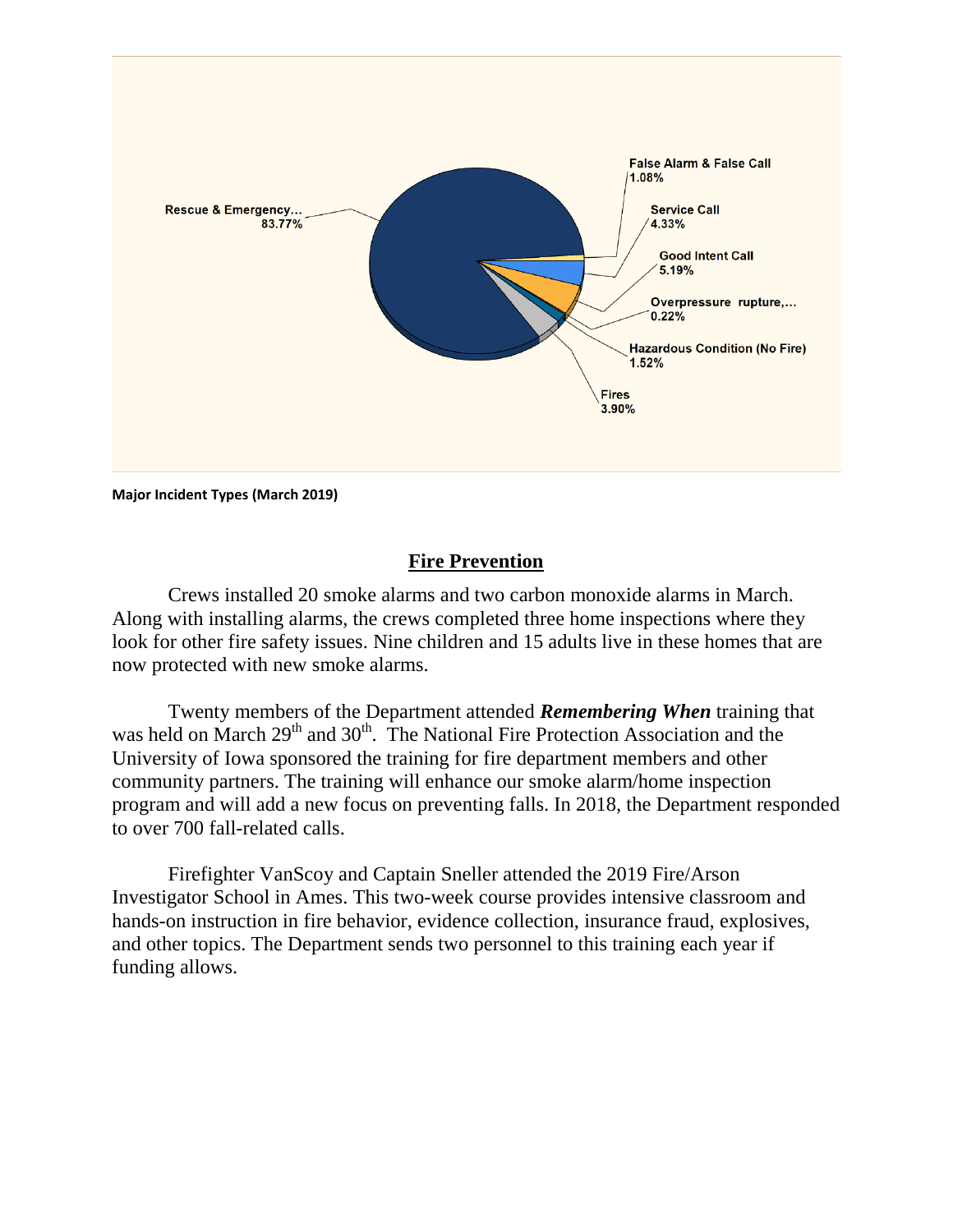

**Remembering When (March 29, 2019)**

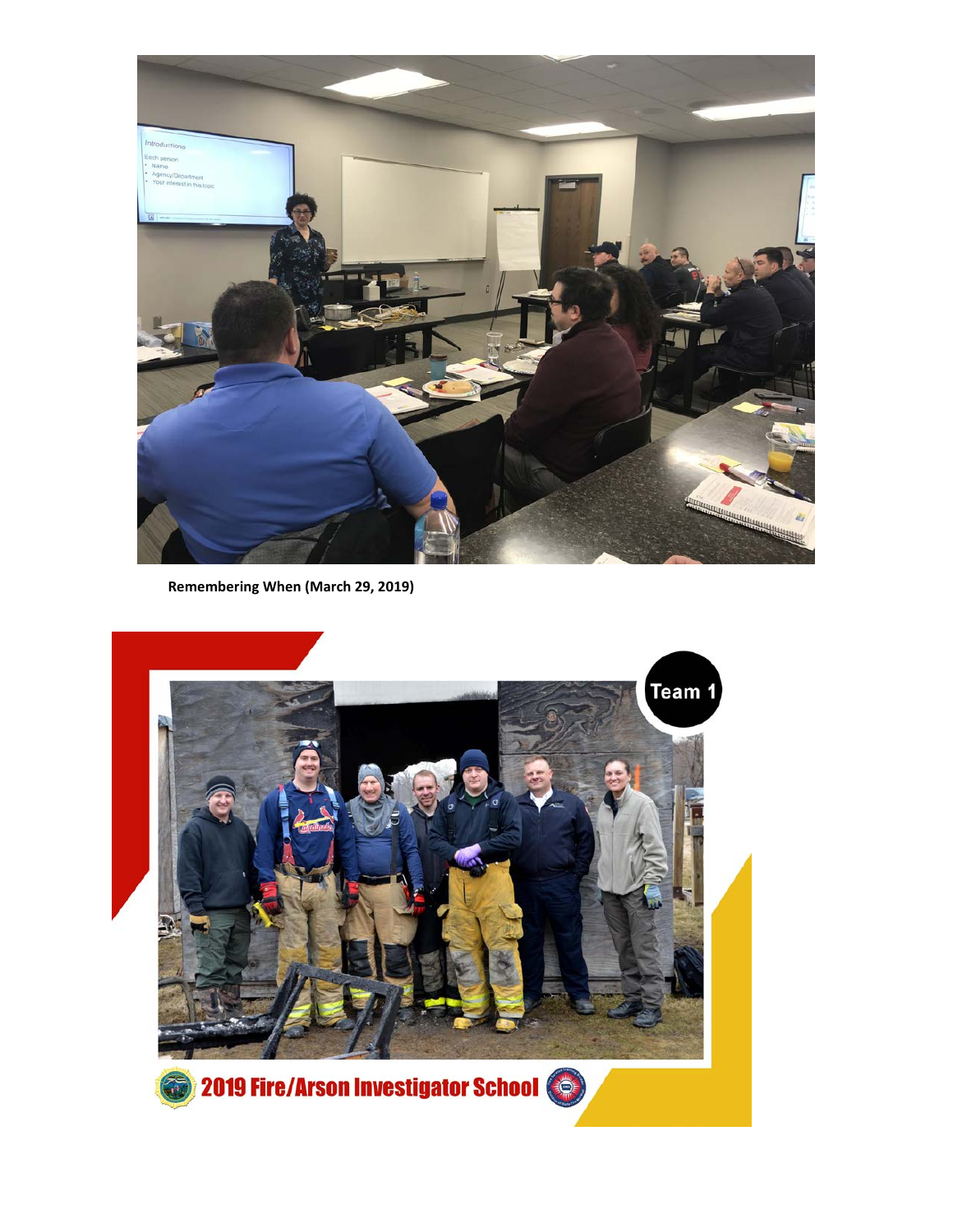### **Training**

Crews completed over 400 hours of training in March. Shift 1 participated in a day of ice rescue training. Other training topics included rope rescue, confined space, EMS, and policy reviews. Firefighter Carlson, Firefighter Crooks, and Firefighter Skifstad completed Fire Officer I class.



 **Mediapolis Hazmat Training**

### **Other Activities**

- Crews provided ambulance coverage for Snowbull.
- Members of the Hazmat Team completed training on setting up the decon line for the Danville and Mediapolis Fire Departments.
- Deputy Chief Ryan attended the Des Moines County Firefighter's Association meeting in Mediapolis.
- Chief Trexel attended an ISO class on how to improve Burlington's rating for fire protection.
- Battalion Chief Workman and Chief Trexel attended a *Remembering When* committee meeting (senior fire and fall prevention).
- Fire Marshal Crooks and Chief Trexel presented to the Citizen's Academy.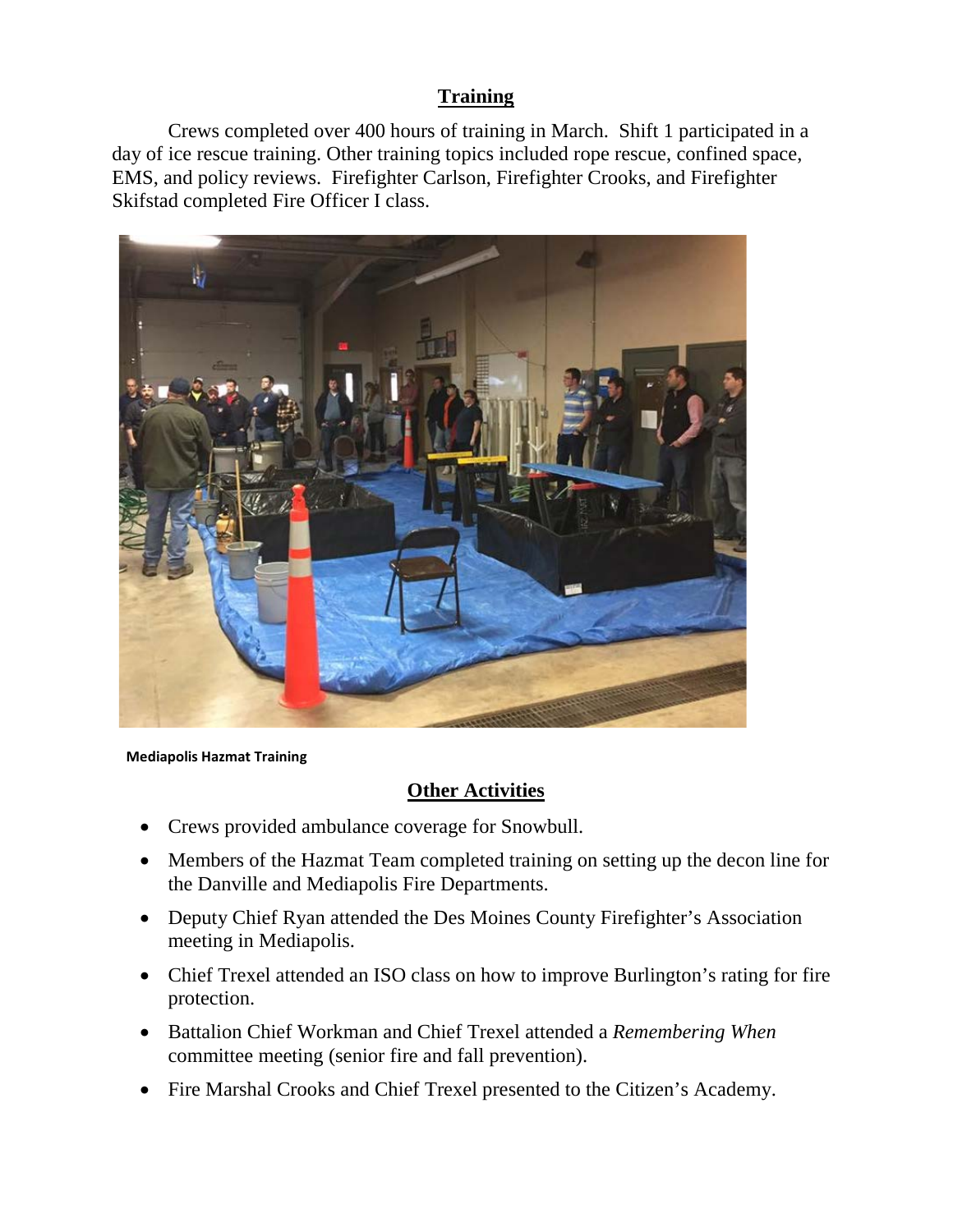### **2019 US fire statistics (through 4/10/2019):**

- 744 civilians have been killed in residential structure fires including 19 in Iowa.
- 10 firefighters died in the line of duty (US Fire Administration).

Respectfully Submitted,

Matt Trexel

Fire Chief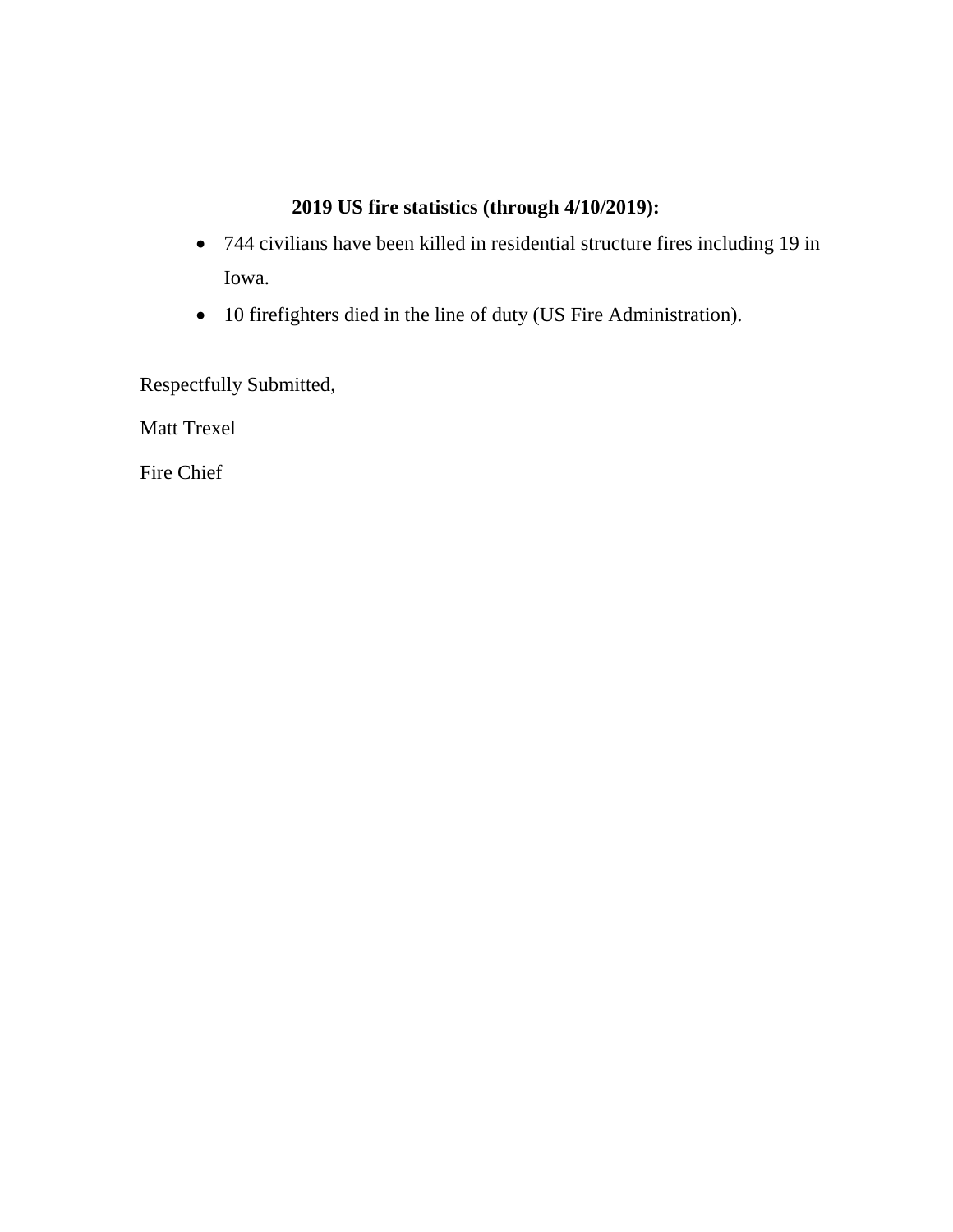Burlington, IA

This report was generated on 4/9/2019 9:24:21 AM

#### **Incident Statistics**

Start Date: 03/01/2019 | End Date: 03/31/2019

| <b>INCIDENT COUNT</b>                                                 |                                     |                                     |              |                                              |
|-----------------------------------------------------------------------|-------------------------------------|-------------------------------------|--------------|----------------------------------------------|
| <b>INCIDENT TYPE</b>                                                  |                                     | # INCIDENTS                         |              |                                              |
| <b>EMS</b>                                                            |                                     | 387                                 |              |                                              |
|                                                                       | <b>FIRE</b>                         |                                     | 75           |                                              |
| <b>TOTAL</b>                                                          |                                     | 462                                 |              |                                              |
|                                                                       |                                     | <b>TOTAL TRANSPORTS (N2 and N3)</b> |              |                                              |
| <b>APPARATUS</b>                                                      | # of APPARATUS<br><b>TRANSPORTS</b> | # of PATIENT TRANSPORTS             |              | <b>TOTAL # of PATIENT</b><br><b>CONTACTS</b> |
| $\mathbf 0$                                                           | $\mathbf 0$                         | $\mathbf 0$                         |              | $\mathbf 0$                                  |
| 736                                                                   | $\mathbf 0$                         | $\mathbf{1}$                        |              | $\mathbf{1}$                                 |
| 751                                                                   | 87                                  | 117                                 |              | 117                                          |
| 752                                                                   | 33                                  | 39                                  |              | 39                                           |
| 753                                                                   | 102                                 | 142                                 |              | 142                                          |
| 754                                                                   | 6                                   | 8                                   |              | 8                                            |
| 755                                                                   | 53                                  | 76                                  |              | 76                                           |
| <b>TOTAL</b>                                                          | 281                                 | 383                                 |              | 383                                          |
| <b>PRE-INCIDENT VALUE</b>                                             |                                     | <b>LOSSES</b>                       |              |                                              |
| \$1,860,400.00                                                        |                                     | \$103,000.00                        |              |                                              |
| <b>CO CHECKS</b>                                                      |                                     |                                     |              |                                              |
| 746 - Carbon monoxide detector activation, no CO                      |                                     |                                     | $\mathbf{1}$ |                                              |
| <b>TOTAL</b><br>1                                                     |                                     |                                     |              |                                              |
| <b>MUTUAL AID</b>                                                     |                                     |                                     |              |                                              |
| <b>Aid Type</b>                                                       |                                     | <b>Total</b>                        |              |                                              |
| Aid Given                                                             |                                     | $\mathbf 5$                         |              |                                              |
| <b>Aid Received</b>                                                   |                                     |                                     | $\,6$        |                                              |
| <b>OVERLAPPING CALLS</b>                                              |                                     |                                     |              |                                              |
| # OVERLAPPING                                                         |                                     | % OVERLAPPING                       |              |                                              |
| 207                                                                   |                                     |                                     | 44.81        |                                              |
| <b>LIGHTS AND SIREN - AVERAGE RESPONSE TIME (Dispatch to Arrival)</b> |                                     |                                     |              |                                              |
| <b>Station</b>                                                        |                                     | <b>EMS</b>                          |              | <b>FIRE</b>                                  |
| Station 1                                                             |                                     | 0:06:24                             | 0:07:36      |                                              |
| <b>Station 2</b>                                                      |                                     | 0:05:38                             | 0:07:58      |                                              |
| Station 3 - Bakers Pride                                              | 0:07:11                             |                                     |              | 0:03:47                                      |
| <b>AVERAGE FOR ALL CALLS</b><br>0:06:40                               |                                     |                                     |              |                                              |

Only Reviewed Incidents included. CO Checks only includes Incident Types: 424, 736 and 734. # Apparatus Transports = # of incidents where apparatus transported. # Patient Transports = # of PCR with disposition "Treated, Transported by EMS". # Patient Contacts = # of PCR contacted by apparatus. This report now returns both NEMSIS 2 & 3 data as appropriate. The set of 2 set of 2 set of 2 set of 2 set of 2 set of 2 set of 2 set of 2 set of 2



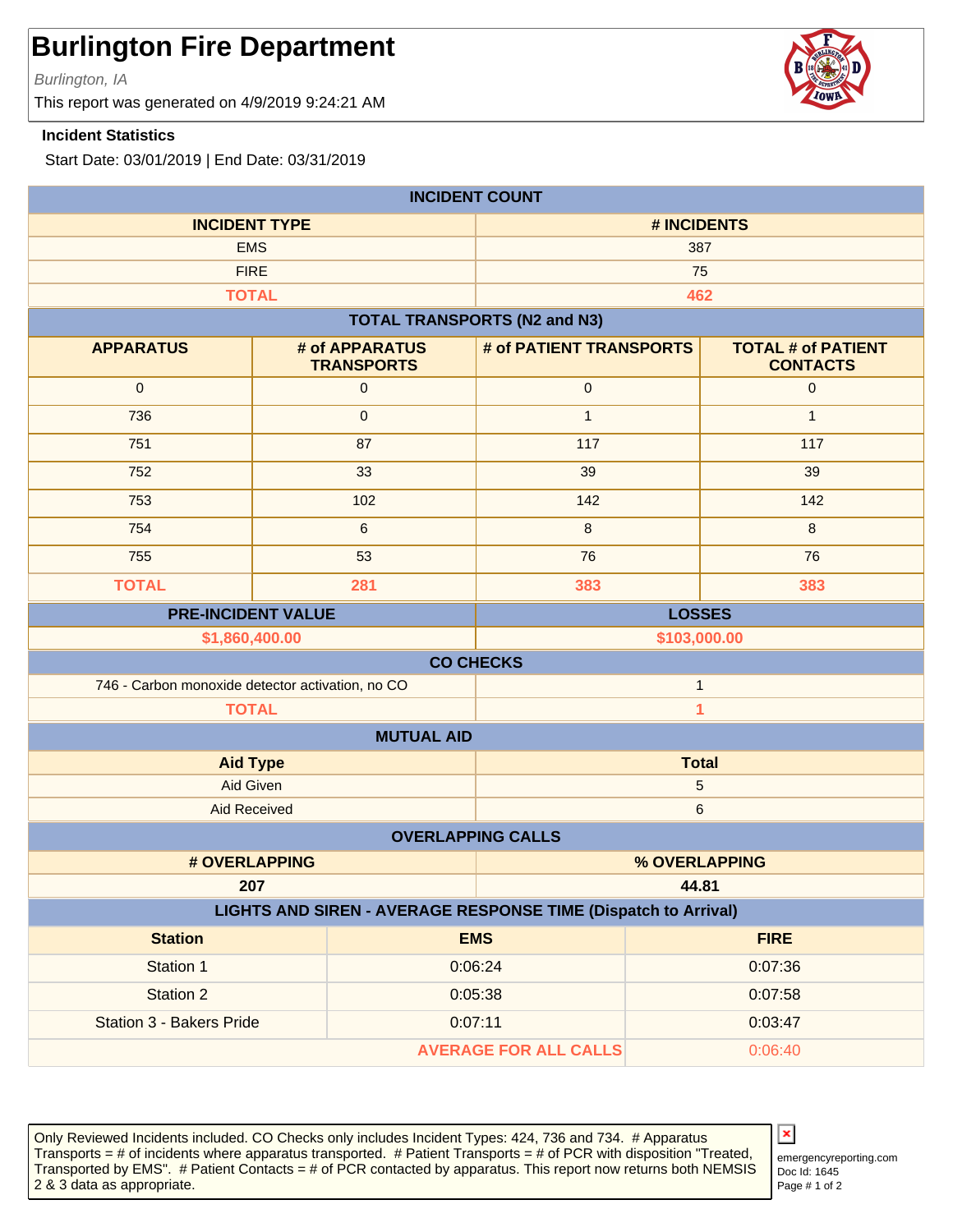| <b>LIGHTS AND SIREN - AVERAGE TURNOUT TIME (Dispatch to Enroute)</b> |                    |            |                                      |
|----------------------------------------------------------------------|--------------------|------------|--------------------------------------|
| <b>Station</b>                                                       |                    | <b>EMS</b> | <b>FIRE</b>                          |
| Station 1                                                            | 0:01:57            |            | 0:02:00                              |
| Station 2                                                            | 0:01:22<br>0:02:13 |            |                                      |
| Station 3 - Bakers Pride                                             | 0:01:26            |            | 0:00:48                              |
| <b>AVERAGE FOR ALL CALLS</b><br>0:01:44                              |                    |            |                                      |
| <b>AGENCY</b>                                                        |                    |            | <b>AVERAGE TIME ON SCENE (MM:SS)</b> |
| <b>Burlington Fire Department</b>                                    |                    |            | 22:20                                |

Only Reviewed Incidents included. CO Checks only includes Incident Types: 424, 736 and 734. # Apparatus Transports = # of incidents where apparatus transported. # Patient Transports = # of PCR with disposition "Treated, Transported by EMS". # Patient Contacts = # of PCR contacted by apparatus. This report now returns both NEMSIS 2 & 3 data as appropriate.

### $\pmb{\times}$

Doc Id: 1645 emergencyreporting.com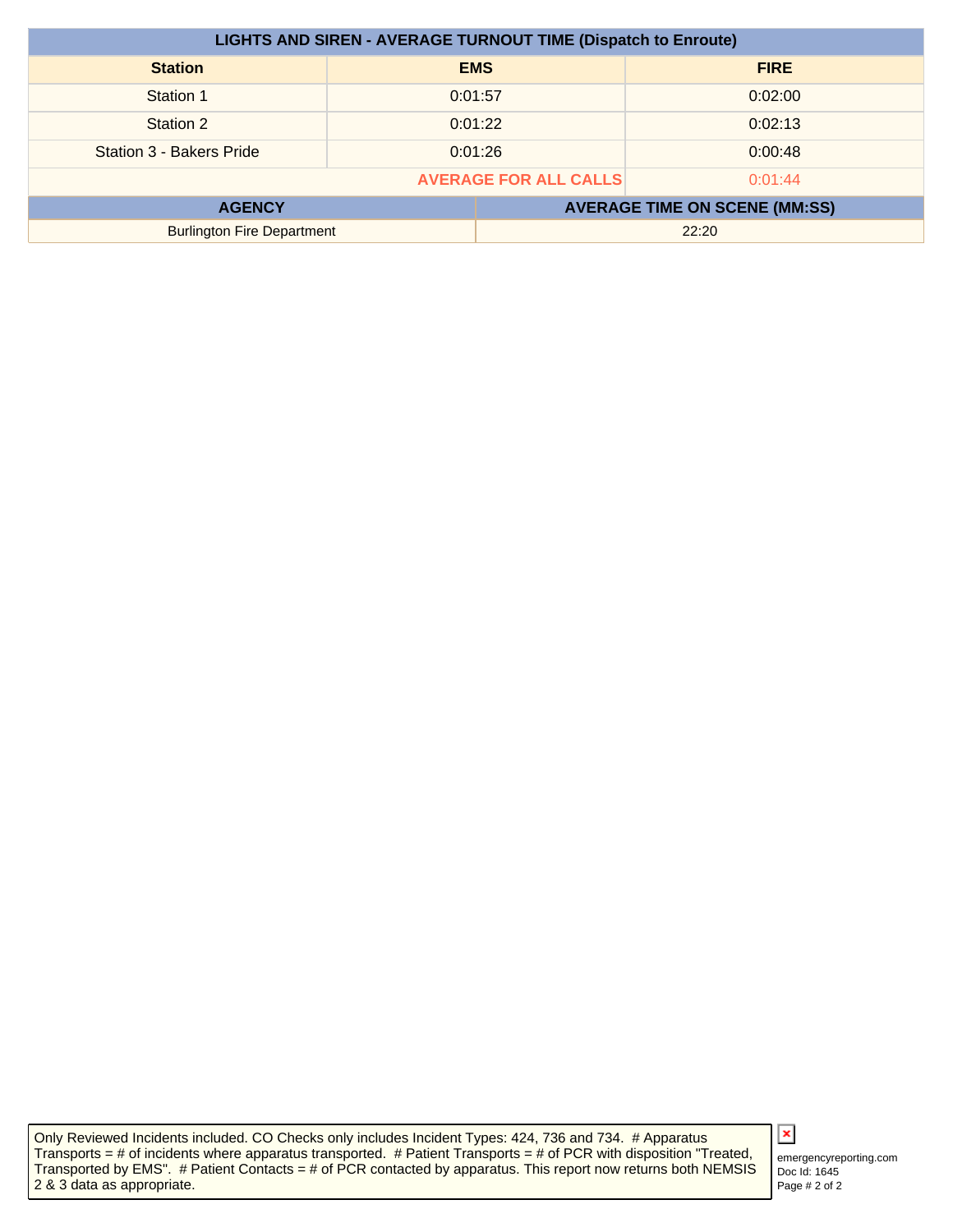Burlington, IA

This report was generated on 4/9/2019 9:26:08 AM

#### **Count of Incidents by Incident Type per Zone**

Incident Status: All | Start Date: 03/01/2019 | End Date: 03/31/2019



Report shows count of incidents for Status selected.



Doc Id: 1390 emergencyreporting.com Page # 1 of 3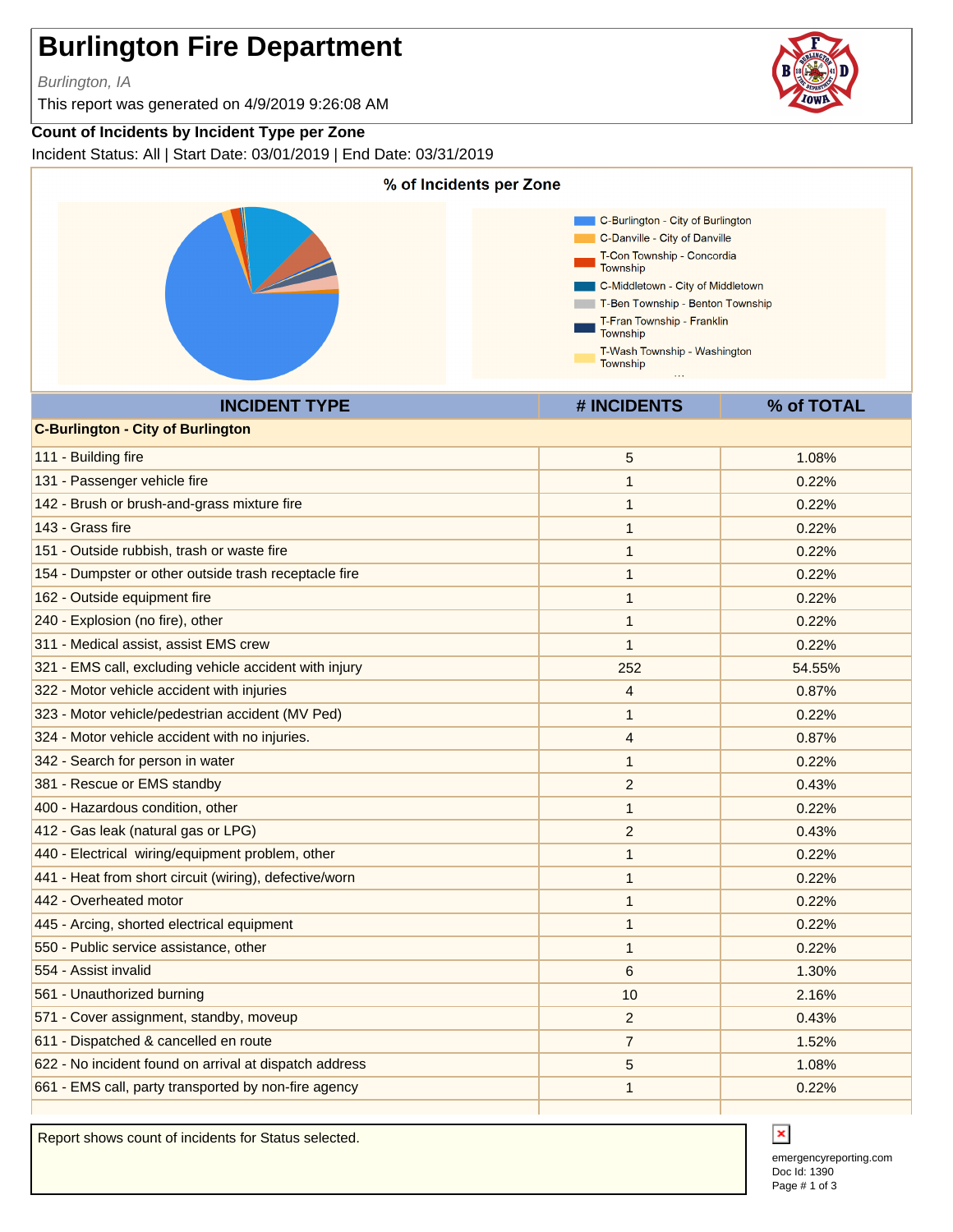| 731 - Sprinkler activation due to malfunction                     | 1              | 0.22%  |
|-------------------------------------------------------------------|----------------|--------|
| 733 - Smoke detector activation due to malfunction                | 2              | 0.43%  |
| 735 - Alarm system sounded due to malfunction                     | 1              | 0.22%  |
| Zone: C-Burlington - City of Burlington Total Incident:           | 320            | 69.26% |
| <b>C-Danville - City of Danville</b>                              |                |        |
| 321 - EMS call, excluding vehicle accident with injury            | $\overline{7}$ | 1.52%  |
| 611 - Dispatched & cancelled en route                             | 1              | 0.22%  |
| Zone: C-Danville - City of Danville Total Incident:               | 8              | 1.73%  |
| <b>C-Middletown - City of Middletown</b>                          |                |        |
| 321 - EMS call, excluding vehicle accident with injury            | $\mathbf{1}$   | 0.22%  |
| Zone: C-Middletown - City of Middletown Total Incident:           | 1              | 0.22%  |
| <b>C-West Burlington - City of West Burlington</b>                |                |        |
| 111 - Building fire                                               | 1              | 0.22%  |
| 143 - Grass fire                                                  | $\mathbf{1}$   | 0.22%  |
| 321 - EMS call, excluding vehicle accident with injury            | 57             | 12.34% |
| 322 - Motor vehicle accident with injuries                        | $\overline{2}$ | 0.43%  |
| 324 - Motor vehicle accident with no injuries.                    | $\mathbf{1}$   | 0.22%  |
| 611 - Dispatched & cancelled en route                             | $\overline{2}$ | 0.43%  |
| Zone: C-West Burlington - City of West Burlington Total Incident: | 64             | 13.85% |
| <b>Henderson - Henderson County</b>                               |                |        |
| 111 - Building fire                                               | $\mathbf{1}$   | 0.22%  |
| 321 - EMS call, excluding vehicle accident with injury            | 19             | 4.11%  |
| 322 - Motor vehicle accident with injuries                        | $\mathbf{1}$   | 0.22%  |
| 611 - Dispatched & cancelled en route                             | 5              | 1.08%  |
| Zone: Henderson - Henderson County Total Incident:                | 26             | 5.63%  |
| <b>Out of County - Out of County</b>                              |                |        |
| 111 - Building fire                                               | 1              | 0.22%  |
| 321 - EMS call, excluding vehicle accident with injury            | 1              | 0.22%  |
| Zone: Out of County - Out of County Total Incident:               | 2              | 0.43%  |
| <b>T-Ben Township - Benton Township</b>                           |                |        |
| 321 - EMS call, excluding vehicle accident with injury            | 1              | 0.22%  |
| Zone: T-Ben Township - Benton Township Total Incident:            | 1              | 0.22%  |
| T-Con Township - Concordia Township                               |                |        |
| 111 - Building fire                                               | $\mathbf{1}$   | 0.22%  |
| 321 - EMS call, excluding vehicle accident with injury            | 7              | 1.52%  |
| Zone: T-Con Township - Concordia Township Total Incident:         | 8              | 1.73%  |
| <b>T-Fit Riv Township - Flint River Township</b>                  |                |        |
| 115 - Incinerator overload or malfunction, fire confined          | $\mathbf{1}$   | 0.22%  |
| 321 - EMS call, excluding vehicle accident with injury            | 9              | 1.95%  |
| 611 - Dispatched & cancelled en route                             | 1              | 0.22%  |
| 746 - Carbon monoxide detector activation, no CO                  | $\mathbf{1}$   | 0.22%  |
| Zone: T-Flt Riv Township - Flint River Township Total Incident:   | 12             | 2.60%  |

Report shows count of incidents for Status selected.

 $\pmb{\times}$ emergencyreporting.com Doc Id: 1390 Page # 2 of 3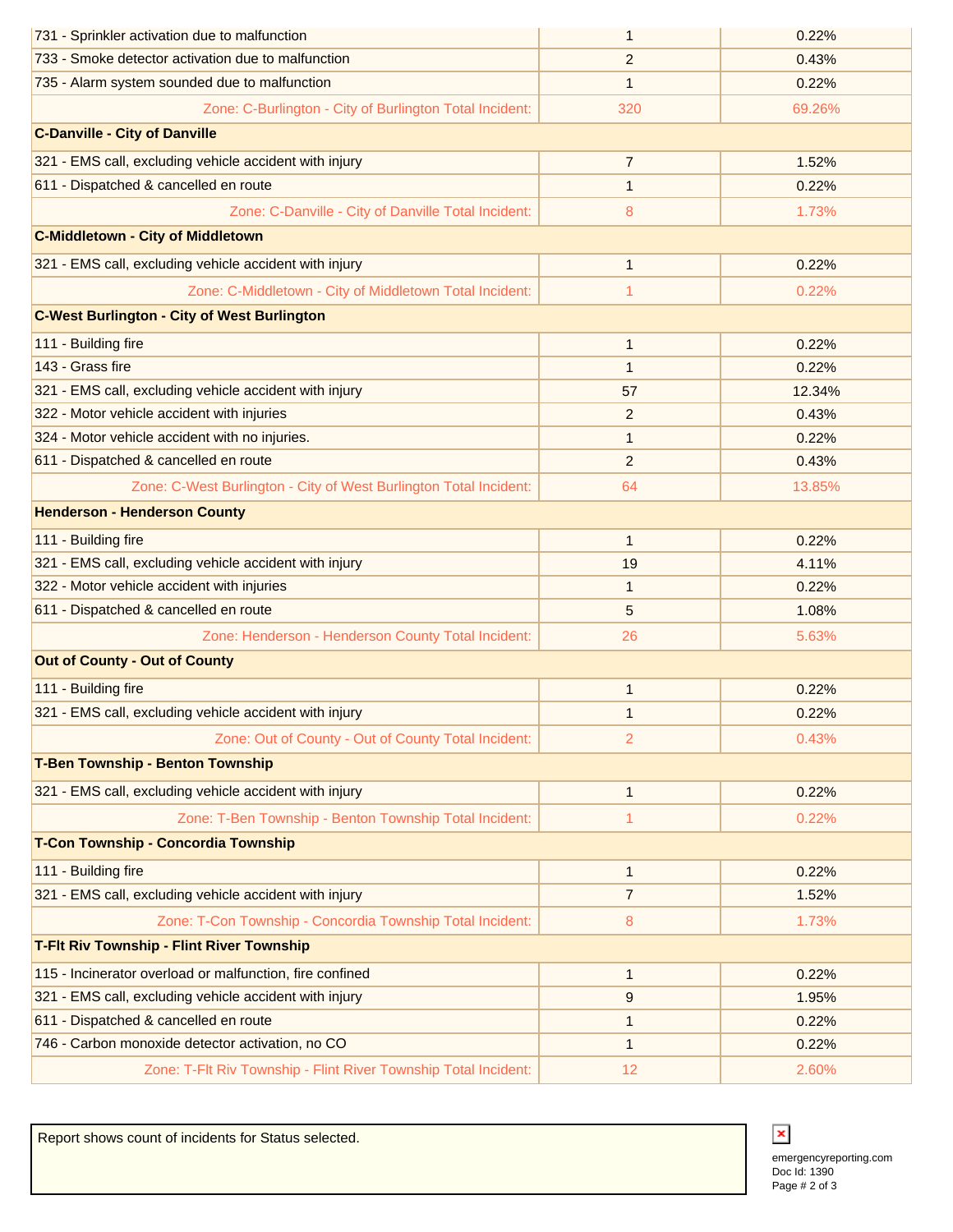| <b>INCIDENT TYPE</b>                                                | # INCIDENTS    | % of TOTAL |
|---------------------------------------------------------------------|----------------|------------|
| <b>T-Fran Township - Franklin Township</b>                          |                |            |
| 321 - EMS call, excluding vehicle accident with injury              | 1              | 0.22%      |
| Zone: T-Fran Township - Franklin Township Total Incident:           |                | 0.22%      |
| <b>T-Ple Grve Township - Pleasant Grove Township</b>                |                |            |
| 321 - EMS call, excluding vehicle accident with injury              | $\overline{2}$ | 0.43%      |
| Zone: T-Ple Grve Township - Pleasant Grove Township Total Incident: | 2              | 0.43%      |
| T-Tama Township - Tama Township                                     |                |            |
| 321 - EMS call, excluding vehicle accident with injury              | 9              | 1.95%      |
| 561 - Unauthorized burning                                          | 1              | 0.22%      |
| 611 - Dispatched & cancelled en route                               | 1              | 0.22%      |
| 631 - Authorized controlled burning                                 | 1              | 0.22%      |
| Zone: T-Tama Township - Tama Township Total Incident:               | 12             | 2.60%      |
| <b>T-Union Township - Union Township</b>                            |                |            |
| 132 - Road freight or transport vehicle fire                        | 1              | 0.22%      |
| 321 - EMS call, excluding vehicle accident with injury              | 3              | 0.65%      |
| Zone: T-Union Township - Union Township Total Incident:             | 4              | 0.87%      |
| <b>T-Wash Township - Washington Township</b>                        |                |            |
| 321 - EMS call, excluding vehicle accident with injury              | 1              | 0.22%      |
| Zone: T-Wash Township - Washington Township Total Incident:         |                | 0.22%      |
| <b>TOTAL INCIDENTS FOR AII ZONES:</b>                               | 462            | 100%       |



Doc Id: 1390 emergencyreporting.com Page # 3 of 3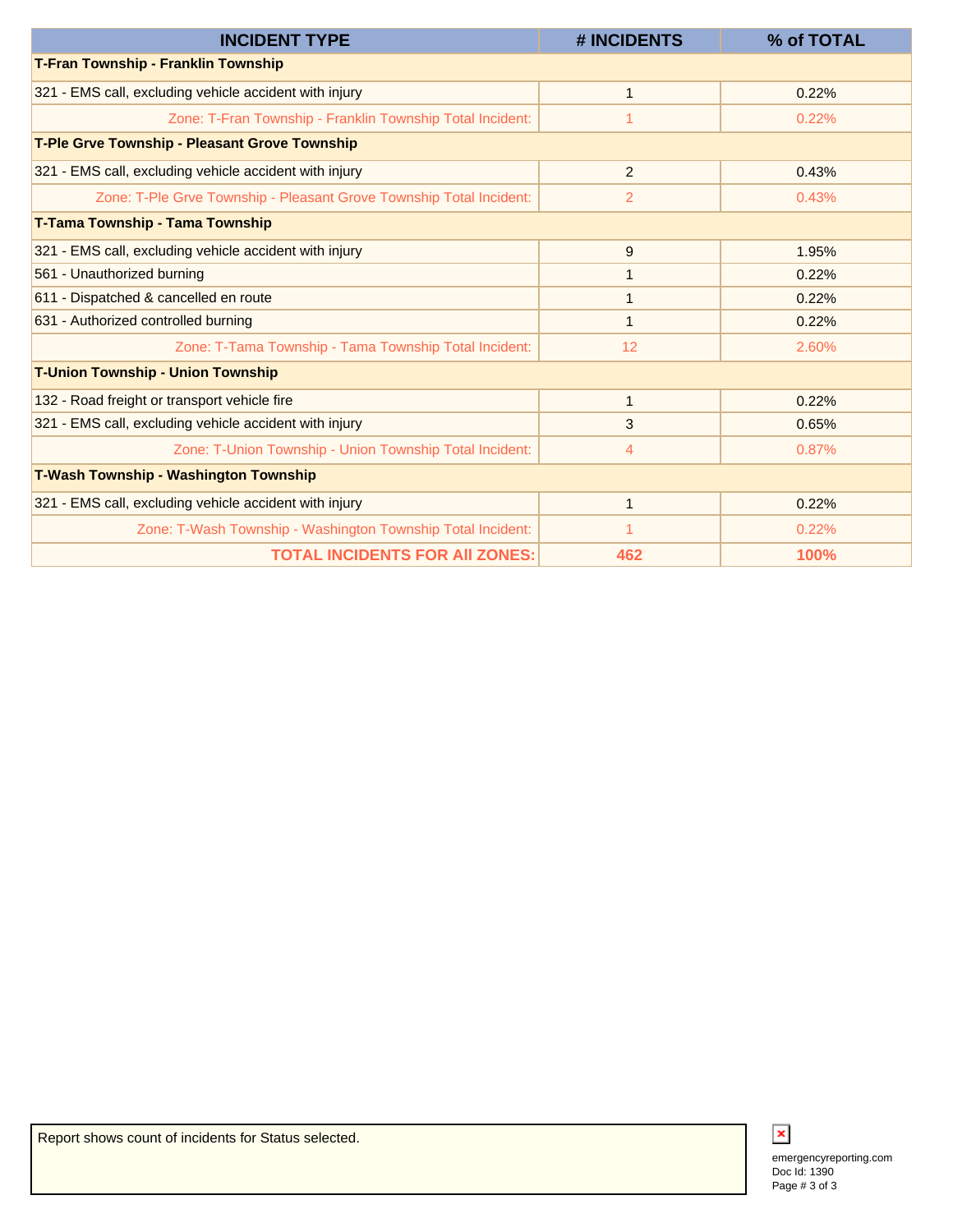Burlington, IA

This report was generated on 4/9/2019 9:28:25 AM



**Incident Count per Complaint Reported by Dispatch for Date Range (NEMSIS 3 Incidents Only)** Start Date: 03/01/2019 | End Date: 03/31/2019

| <b>COMPLAINT REPORTED BY DISPATCH</b>                           | # INCIDENTS    |
|-----------------------------------------------------------------|----------------|
| <b>Abdominal Pain/Problems</b>                                  | 9              |
| <b>Allergic Reaction/Stings</b>                                 | 1              |
| Assault                                                         | 10             |
| <b>Back Pain (Non-Traumatic)</b>                                | 7              |
| <b>Breathing Problem</b>                                        | 37             |
| <b>Cardiac Arrest/Death</b>                                     | $\overline{2}$ |
| <b>Chest Pain (Non-Traumatic)</b>                               | 28             |
| Choking                                                         | 1              |
| Convulsions/Seizure                                             | 20             |
| <b>Diabetic Problem</b>                                         | 8              |
| <b>Falls</b>                                                    | 85             |
| Headache                                                        | $\overline{2}$ |
| <b>Heat/Cold Exposure</b>                                       | 1              |
| Hemorrhage/Laceration                                           | 5              |
| <b>Medical Alarm</b>                                            | 1              |
| No Other Appropriate Choice                                     | 31             |
| Overdose/Poisoning/Ingestion                                    | 3              |
| Psychiatric Problem/Abnormal<br><b>Behavior/Suicide Attempt</b> | 15             |
| Sick Person                                                     | 39             |
| <b>Stab/Gunshot Wound/Penetrating Trauma</b>                    | 1              |
| Stroke/CVA                                                      | 6              |
| <b>Traffic/Transportation Incident</b>                          | 8              |
| Transfer/Interfacility/Palliative Care                          | 9              |
| <b>Traumatic Injury</b>                                         | 10             |
| Unconscious/Fainting/Near-Fainting                              | 25             |
| Unknown Problem/Person Down                                     | 12             |
| <b>Well Person Check</b>                                        | $\overline{2}$ |

Incidents included must be NEMSIS 3 and either Complete or Reviewed. COMPLAINT REPORTED BY DISPATCH is recorded on Basic Info 5. If looking for NEMSIS 2 Incidents, refer to Report #1041.

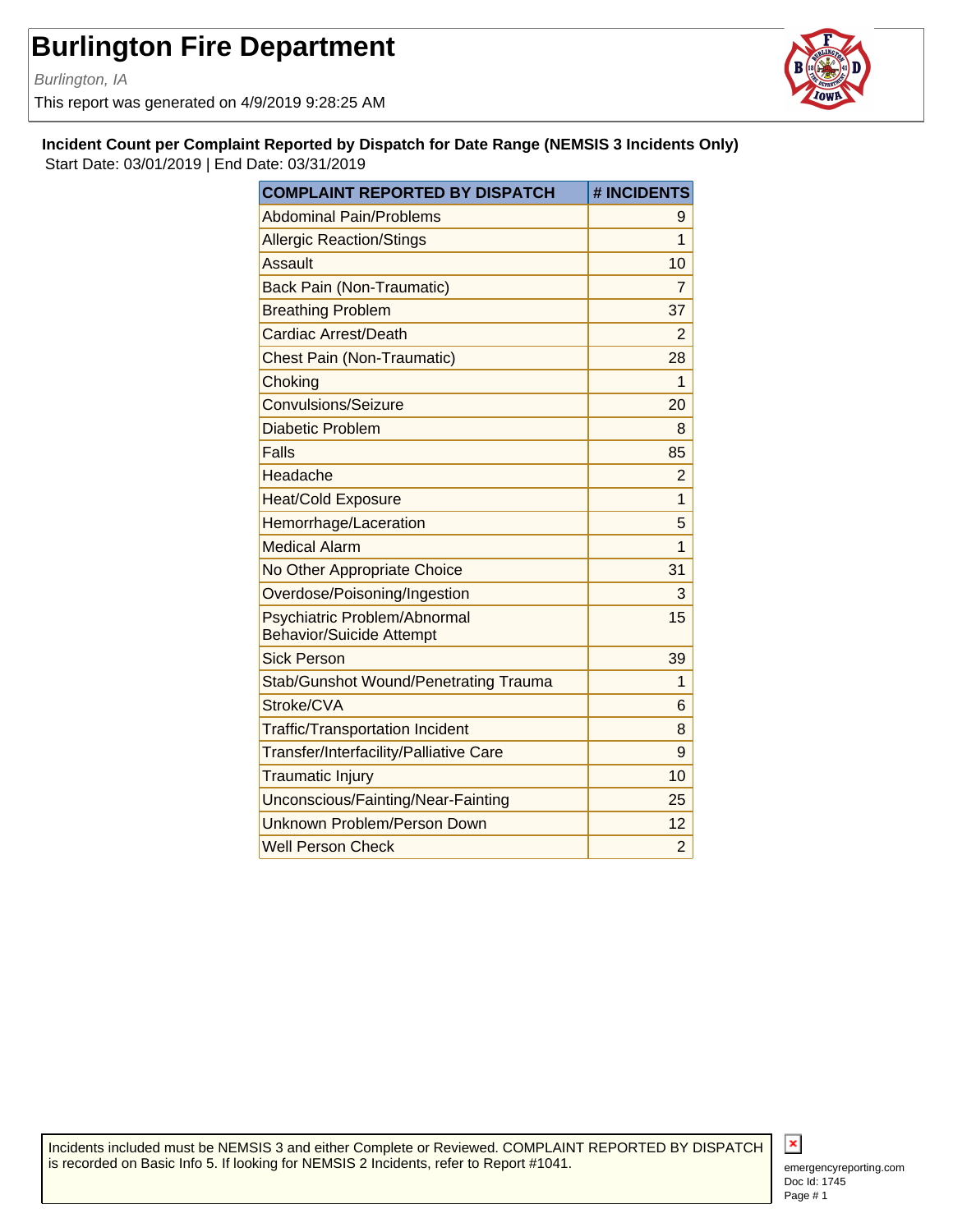Burlington, IA

This report was generated on 4/9/2019 9:29:33 AM



#### **Patient Transport Count per Destination for Date Range (N2-N3)**

Start Date: 03/01/2019 | End Date: 03/31/2019

| <b>HOSPITAL DESTINATION</b>          | # TRANSPORTS |
|--------------------------------------|--------------|
| Genesis East                         |              |
| <b>Great River Medical Center</b>    | 274          |
| <b>Henry County Health Center</b>    |              |
| Residence                            |              |
| University of Iowa Hospital & Clinic |              |

Only REVIEWED incidents included. This report now returns both NEMSIS 2 & 3 data as appropriate.



Doc Id: 517 emergencyreporting.com Page # 1 of 1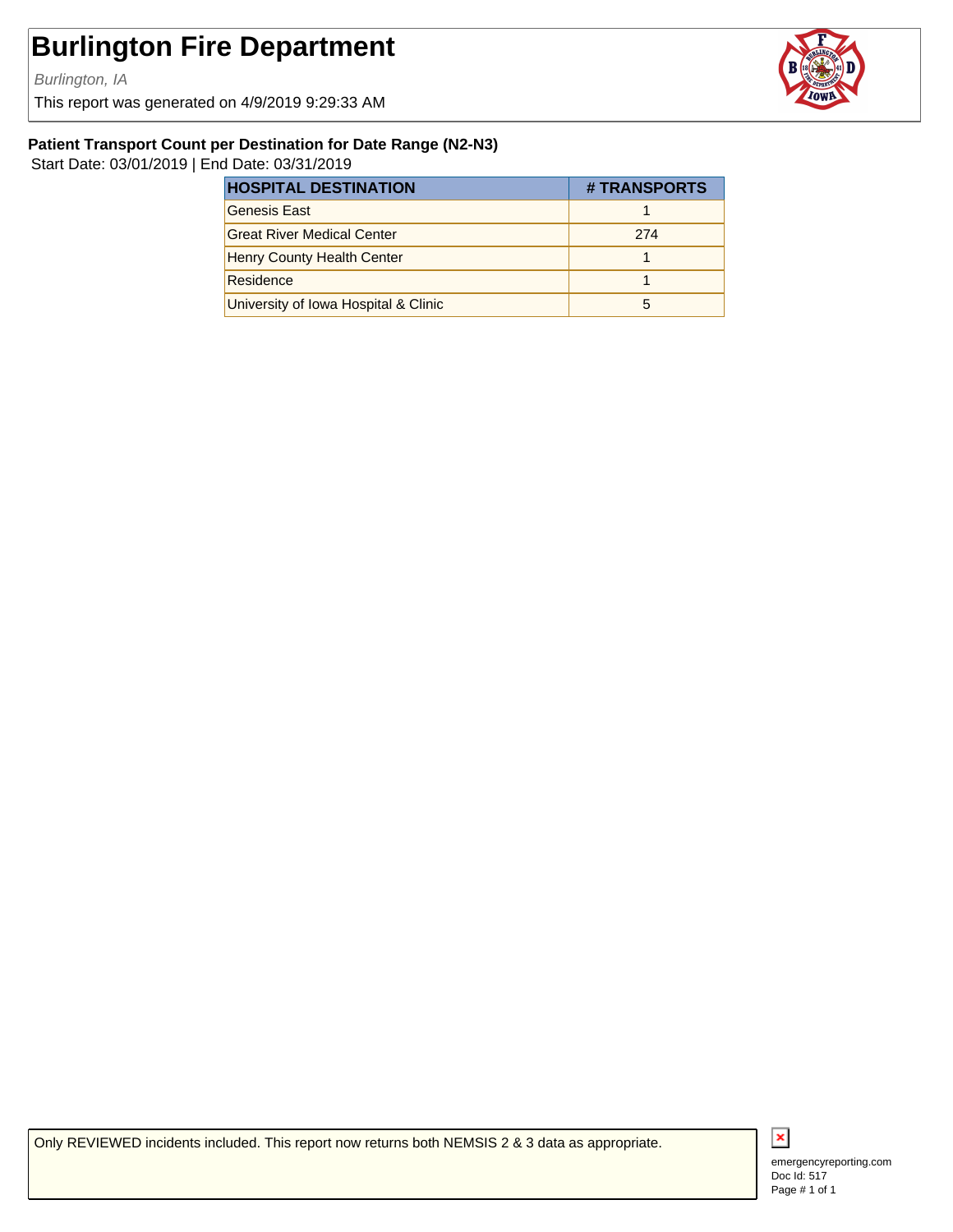Burlington, IA

This report was generated on 4/9/2019 10:03:03 AM

#### **Breakdown by Major Incident Types for Date Range**

Zone(s): All Zones | Start Date: 03/01/2019 | End Date: 03/31/2019



| <b>MAJOR INCIDENT TYPE</b>                          | # INCIDENTS | % of TOTAL |
|-----------------------------------------------------|-------------|------------|
| <b>Fires</b>                                        | 18          | 3.90%      |
| Overpressure rupture, explosion, overheat - no fire | 1           | 0.22%      |
| <b>Rescue &amp; Emergency Medical Service</b>       | 387         | 83.77%     |
| Hazardous Condition (No Fire)                       | 7           | 1.52%      |
| Service Call                                        | 20          | 4.33%      |
| Good Intent Call                                    | 24          | 5.19%      |
| False Alarm & False Call                            | 5           | 1.08%      |
|                                                     | 462         | 100.00%    |

Only REVIEWED incidents included. Summary results for a major incident type are not displayed if the count is zero.



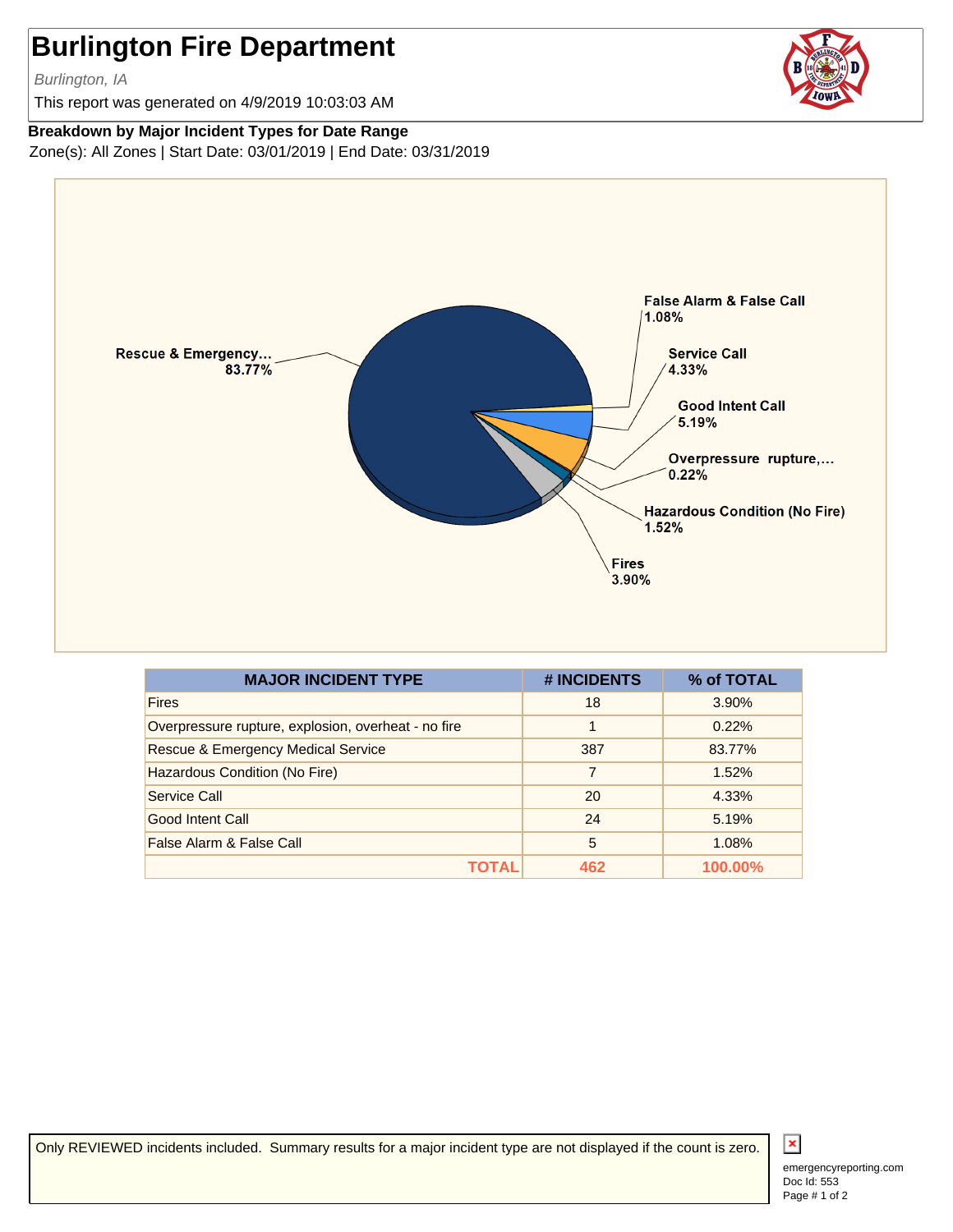| <b>Detailed Breakdown by Incident Type</b>               |                |            |
|----------------------------------------------------------|----------------|------------|
| <b>INCIDENT TYPE</b>                                     | # INCIDENTS    | % of TOTAL |
| 111 - Building fire                                      | 9              | 1.95%      |
| 115 - Incinerator overload or malfunction, fire confined | $\mathbf{1}$   | 0.22%      |
| 131 - Passenger vehicle fire                             | 1              | 0.22%      |
| 132 - Road freight or transport vehicle fire             | $\mathbf{1}$   | 0.22%      |
| 142 - Brush or brush-and-grass mixture fire              | $\mathbf{1}$   | 0.22%      |
| 143 - Grass fire                                         | $\overline{2}$ | 0.43%      |
| 151 - Outside rubbish, trash or waste fire               | 1              | 0.22%      |
| 154 - Dumpster or other outside trash receptacle fire    | $\mathbf{1}$   | 0.22%      |
| 162 - Outside equipment fire                             | 1              | 0.22%      |
| 240 - Explosion (no fire), other                         | $\mathbf{1}$   | 0.22%      |
| 311 - Medical assist, assist EMS crew                    | $\mathbf{1}$   | 0.22%      |
| 321 - EMS call, excluding vehicle accident with injury   | 370            | 80.09%     |
| 322 - Motor vehicle accident with injuries               | $\overline{7}$ | 1.52%      |
| 323 - Motor vehicle/pedestrian accident (MV Ped)         | $\mathbf{1}$   | 0.22%      |
| 324 - Motor vehicle accident with no injuries.           | 5              | 1.08%      |
| 342 - Search for person in water                         | $\mathbf{1}$   | 0.22%      |
| 381 - Rescue or EMS standby                              | $\overline{2}$ | 0.43%      |
| 400 - Hazardous condition, other                         | $\mathbf{1}$   | 0.22%      |
| 412 - Gas leak (natural gas or LPG)                      | $\overline{2}$ | 0.43%      |
| 440 - Electrical wiring/equipment problem, other         | 1              | 0.22%      |
| 441 - Heat from short circuit (wiring), defective/worn   | $\overline{1}$ | 0.22%      |
| 442 - Overheated motor                                   | 1              | 0.22%      |
| 445 - Arcing, shorted electrical equipment               | 1              | 0.22%      |
| 550 - Public service assistance, other                   | $\mathbf{1}$   | 0.22%      |
| 554 - Assist invalid                                     | 6              | 1.30%      |
| 561 - Unauthorized burning                               | 11             | 2.38%      |
| 571 - Cover assignment, standby, moveup                  | 2              | 0.43%      |
| 611 - Dispatched & cancelled en route                    | 17             | 3.68%      |
| 622 - No incident found on arrival at dispatch address   | 5              | 1.08%      |
| 631 - Authorized controlled burning                      | 1              | 0.22%      |
| 661 - EMS call, party transported by non-fire agency     | 1              | 0.22%      |
| 731 - Sprinkler activation due to malfunction            | 1              | 0.22%      |
| 733 - Smoke detector activation due to malfunction       | $\overline{2}$ | 0.43%      |
| 735 - Alarm system sounded due to malfunction            | 1              | 0.22%      |
| 746 - Carbon monoxide detector activation, no CO         | 1              | 0.22%      |
| <b>TOTAL INCIDENTS:</b>                                  | 462            | 100.00%    |

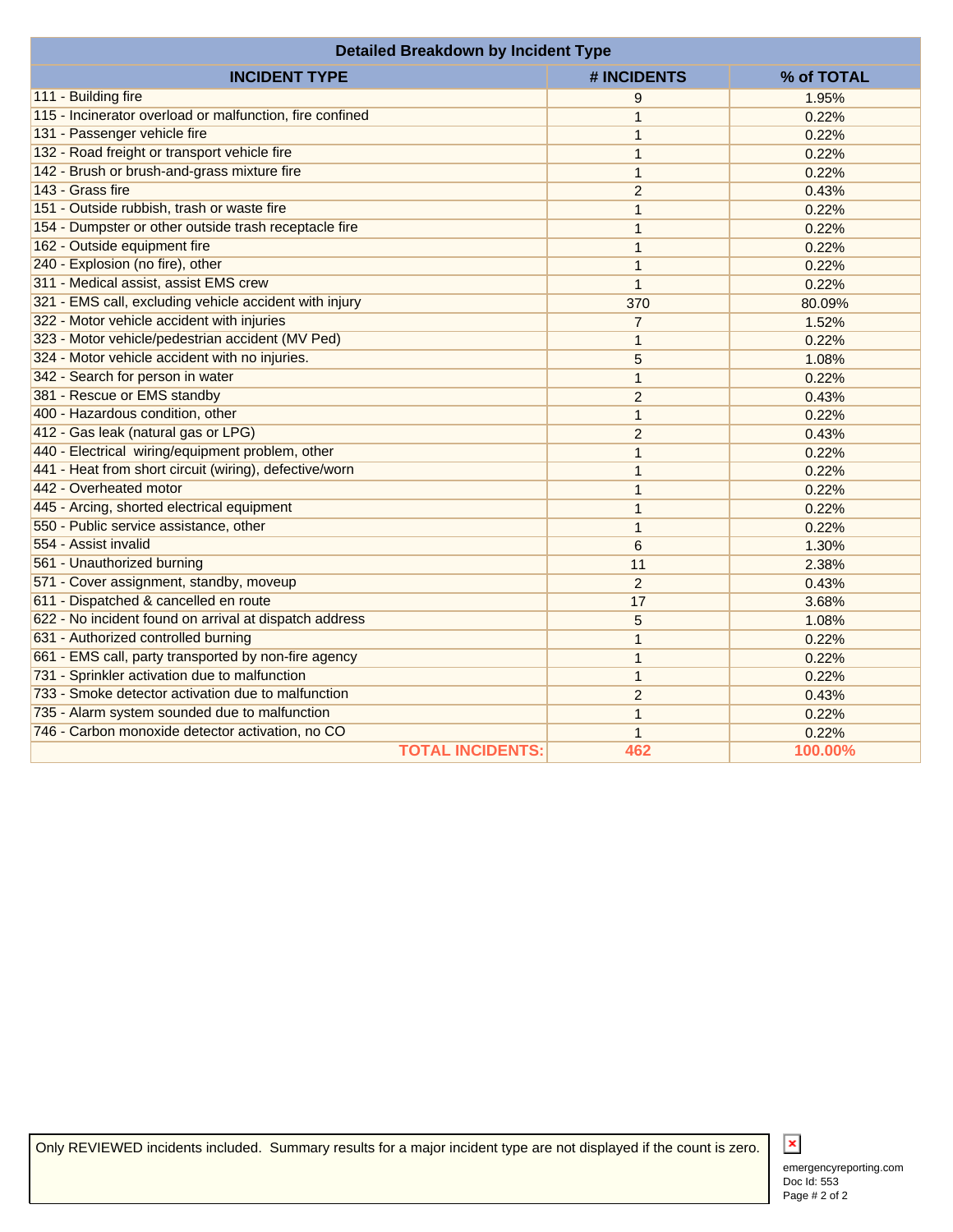#### **Matt Trexel**

| From:    | LIFENET Notifications Service <web@lifenetsystems.com></web@lifenetsystems.com> |
|----------|---------------------------------------------------------------------------------|
| Sent:    | Monday, April 01, 2019 1:14 AM                                                  |
| To:      | Matt Trexel                                                                     |
| Subject: | LIFENET System: Transmission Summary Report is available (3/1/2019 - 4/1/2019)  |

**PHYSIO**<br>CONTROL

# **LIFENET**<sup>\*</sup>System